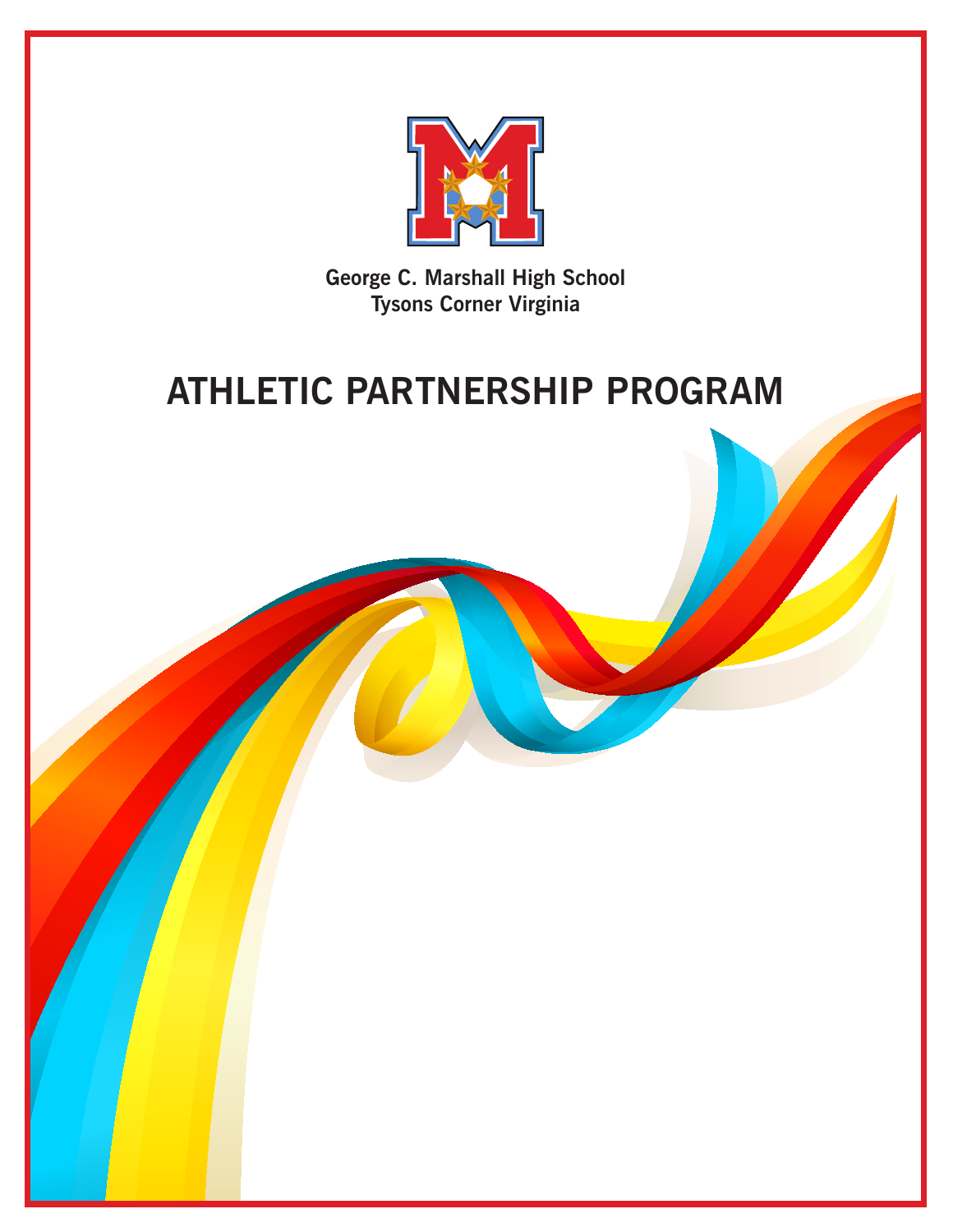# **George C. Marshall High School – Tysons Corner Virginia ATHLETIC PROGRAM PARTNERSHIP OPPORTUNITIES**



## **STATESMEN CODE OF HONOR**

### **RESPECT**

- Promote Equality and **Dignity**
- Respect Opinions of Others
- Show Respect and Courtesy to ALL Persons

### **HONESTY**

- Be Honest
- Apply Ethical Principles When Making Decisions
- Be a Good Role Model

### **RESPONSIBILITY**

- Fulfill Commitments
- Think About Consequences of Actions
- Take Responsibility for your **Decisions**

### **COMMUNITY**

- Volunteer
- Participate in Community **Activities**
- Get Involved

### **SPIRIT**

- Take Pride in G.C.M.
- Join and Support Teams and Clubs
- Get it! Feel it!

## **BACKGROUND**

George C. Marshall High School (GCM) serves a cosmopolitan area of Fairfax County located in Tysons Corner, Virginia. Marshall students reflect the great ethnic diversity in Northern Virginia. George C. Marshall High School prides itself on its strong academic programs. Over 100 faculty members offer a comprehensive curriculum that stresses academic courses as well as studies in fine arts and technical fields. Since 1997, Marshall has offered both the International Baccalaureate (IB) Diploma and individual courses for IB Certificates.

The Marshall Academy provides extensive science, business, marketing and technology classes to juniors and seniors.

George C. Marshall High School prepares students to be successful citizens of the global community. Marshall High School provides an intellectually challenging curriculum for every student. The code of honor at Marshall models and teaches the ethical values of respect, responsibility, honesty, spirit, and community as exemplified in the Statesmen code.

The GCM community communicates by exchanging information, ideas, and viewpoints among students, teachers, administrators, support staff, parents, and other members of the school community to improve student achievement and build public support. This strong partnership among the members of the Marshall family helps our students realize their educational, personal, and career goals.

### **George C. Marshall High School Mission**

- To challenge the intellect of students to foster life-long learning and produce lasting results
- To enable each student to realize his/her educational, personal and career goals.
- To foster strong positive relationships through respect, responsibility, honesty, spirit, and community as exemplified in the Statesmen code.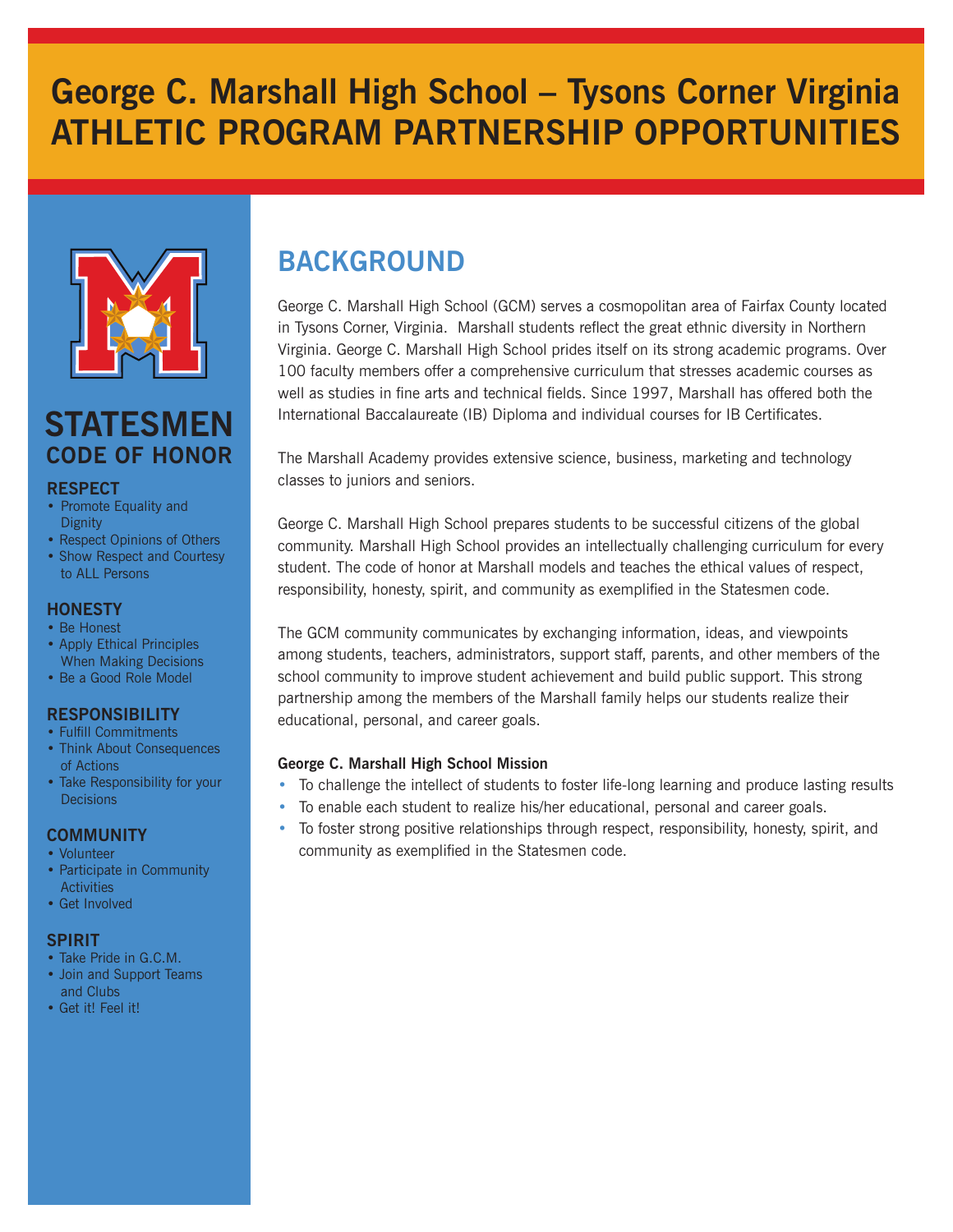## **VISIBILITY & REACH - A TARGETED APPROACH**

Over 40,000 people reside within a 5 mile radius of GCM with a median household income over \$100,000.

### **Local Audience**

Falls Church – 13,229 residents – median income \$120,000 Vienna – 15,687 residents – median income \$113,817 Tysons Corner – 19,627 residents – median income \$101,600

## **Visibility**

GCM is an active community participant. Youth groups, area tournaments and recreational programs regularly use the school's fields, gymnasium and facilities. Our student athletes are supported by a well-established Boosters Club founded over 50 years ago. The diverse student body and nationally ranked school draws involvement from all surrounding communities including special IB placement from geographically disparate populations across Fairfax County.

## **School Demographics**

- 1800 students in the student body
- 100 teachers, administrators and staff
- 800 students participating in athletic programs
- International Baccalaureate Diploma – 800 students participating in the IB Program
- Academy Program 750 students participating in Academy Programs

### **STADIUM FIELD**

Total Field Visibility – 85,000 views annually

GCM - Football, Men's and Women's Soccer, Field Hockey, Men's and Women's Track & Field, and Men's and Women's Lacrosse home events

- • Average attendance 350-400 per event
- 90-95 events annually
- Visibility: Season 30,000 views

Fairfax County & Vienna Youth Sports teams & Adult team events on the Stadium Field weekend events and summer recreational leagues

- 30 teams every weekend over 8 months
- Over 300 youth and adult teams participate in sports events over 12 months
- • Visibility: Community events, practices and weekend visibility – 55,000 views

GCM – Stadium Field Highlights

- Field Hockey Conference & Regional Champions
- Women's Soccer Conference **Champions**
- • Women's Cross Country Conference and Regional **Champions**

### **MAIN GYM**

Total Gym Visibility – 55,000 views

**ATHLETIC OVERVIEW**

GCM –Women's & Men's Freshman, JV and Varsity Basketball

- • 50 student athletes
- 20 events annually
- Average attendance  $-300$  per game
- Visibility: Season 10,000 views

GCM –JV and Varsity Basketball highlights

• Men's Basketball – Conference Champions 2014

GCM –Volleyball, Wrestling, Gymnastics

- 104 athletes
- 20 events annually
- Average attendance 200 per event
- Visibility: Season  $-10,000$  views

GCM –Volleyball, Gymnastics, Wrestling **Highlights** 

- Volleyball Conference Champions 2014
- Wrestling Conference Champions 2015
- • Gymnastics Conference Champions 2015

AAU teams - Main Gym and Auxiliary Gym weekend events

- 20 teams every weekend over 5 months
- • Over 400 teams participate in sports events over 5 months
- • Visibility: Practices and Weekend 35,000 views

### **BASEBALL FIELD**

Total Field Visibility – 6,000 views in season GCM –JV and Varsity Baseball

- 
- 50 student athletes
- 20 events annually
- Average attendance 300 per event

GCM –JV and Varsity Baseball **Highlights** 

- • Region Semifinals 2013 and 2014
- Conference Championship 2014
- Eight College committed players 2014

### **SOFTBALL FIELD**

Total Field Visibility - 2,500 views in season

GCM - JV and Varsity Softball

- 30 Student Athletes
- 20 events annually
- Average Attendance 130 per event

GCM - JV and Varsity Softball **Highlights** 

• Conference Champions - 2014